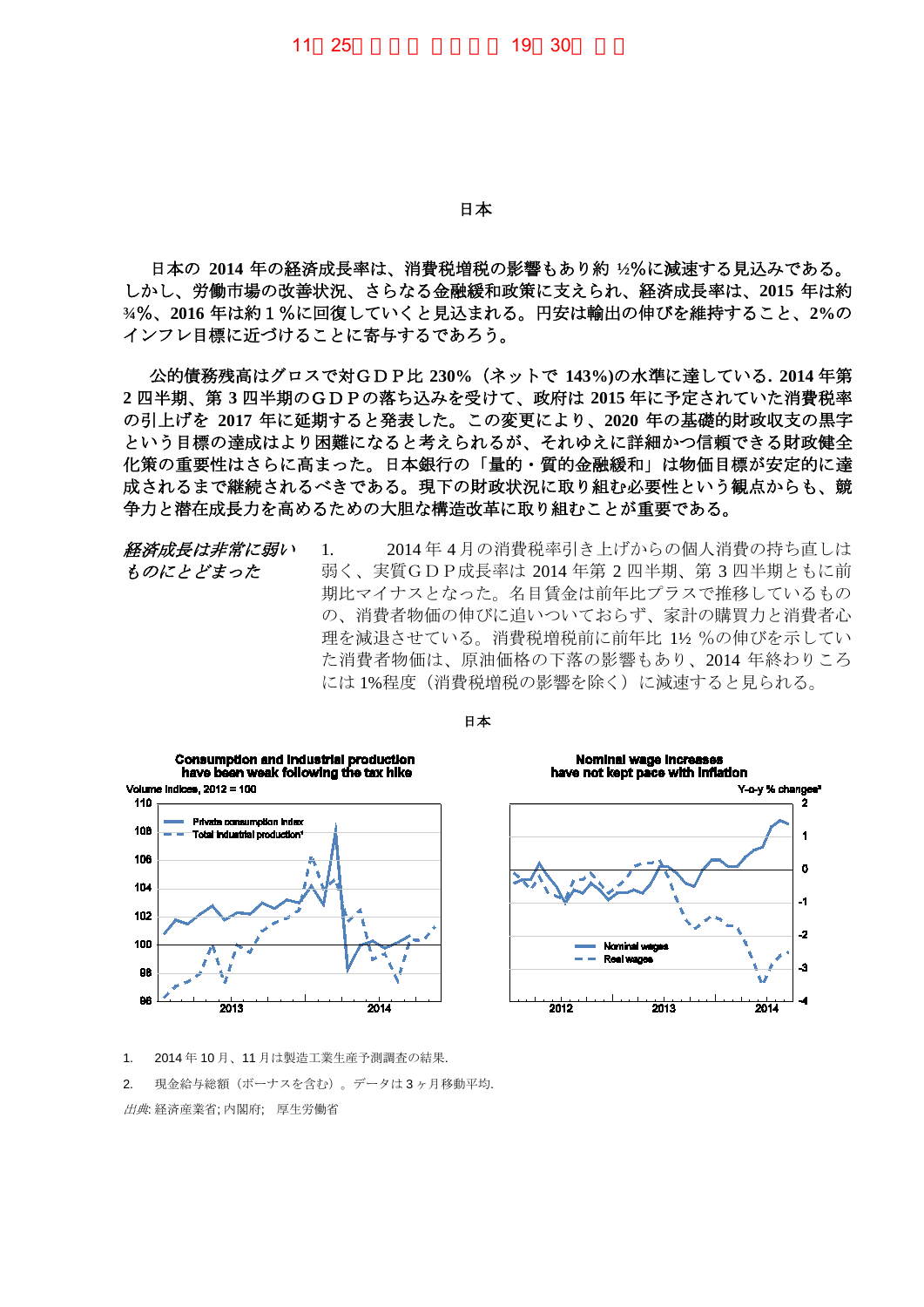## Japan: **Employment, income and inflation**

*Percentage changes*

| 2012   | 2013   | 2014 | 2015   | 2016   |
|--------|--------|------|--------|--------|
| $-0.3$ | 0.7    | 0.6  | $-0.1$ | $-0.4$ |
| 4.3    | 4.0    | 3.6  | 3.5    | 3.5    |
| 0.4    | 0.0    | 1.0  | 2.4    | 2.8    |
| $-1.2$ | $-0.6$ | 1.4  | 1.9    | 1.7    |
| $-0.1$ | 0.8    | 2.3  | 2.6    | 2.6    |
| $-0.9$ | $-0.6$ | 1.6  | 1.7    | 1.4    |
| 0.0    | 0.4    | 2.9  | 1.8    | 1.6    |
| $-0.5$ | $-0.1$ | 1.9  | 1.6    | 1.6    |
| $-0.8$ | $-0.3$ | 1.9  | 1.6    | 1.5    |
|        |        |      |        |        |

1. As a percentage of labour force.

2. In the total economy.

3. Calculated as the sum of the seasonally adjusted quarterly indices for each year.

4. Consumer price index excluding food and energy.

*Source:* OECD Economic Outlook 96 database.

いくつかの要因が *2015* 年の経済成長を高める

2. 2014年2月に導入された 5.5 兆円 (GDP比 1.1%)の補正 予算を含め、いくつかの要因は経済成長を下支えすると見られる。 2014 年の法人税率(国・地方を合わせた税率)の 37%から 35%を 下回る水準への引下げの影響もあり、企業の業況判断や企業収益は 高水準を維持している。さらに、2012 年後半からこれまで実効ベー スで 25%の円安となっているが、更なる円安が輸出を下支えする。



日本

1. 業況判断指数は、「良い」と答えた割合から「悪い」と答えた割合を差し引いた値。大企業は資本金 10 億円以上の企業、 中小企業は資本金 2000 万円から 1 億円の企業。2014 年Q4の値は 2014 年 9 月調査における先行きの値。

出典: OECD エコノミックアウトルック 96 データベース; 日本銀行.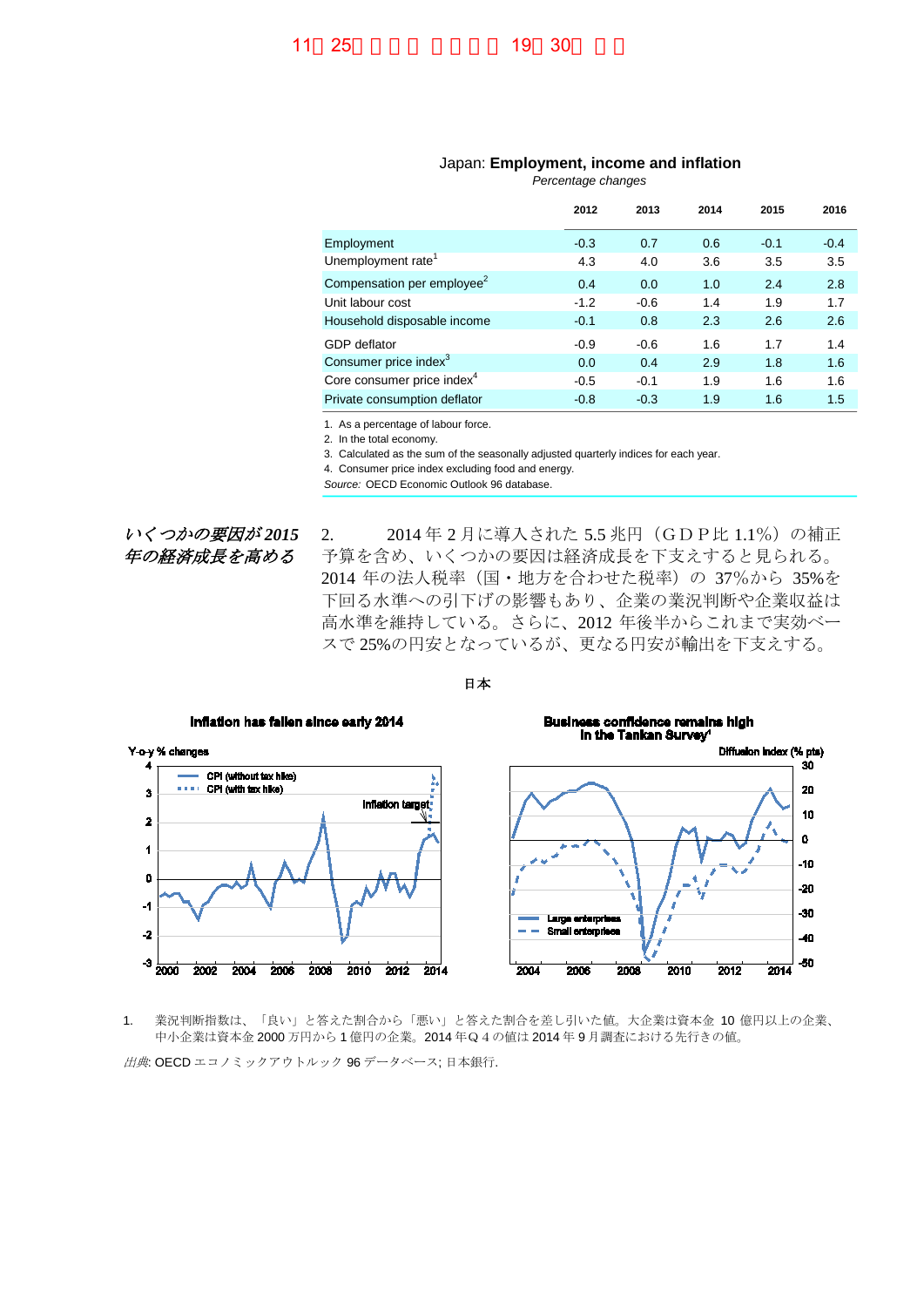## Japan: **Financial indicators**

|                                                   | 2012   | 2013   | 2014   | 2015   | 2016   |
|---------------------------------------------------|--------|--------|--------|--------|--------|
| Household saving ratio, net <sup>1</sup>          | 1.3    | 0.4    | 1.8    | 1.9    | 1.8    |
| General government financial balance <sup>2</sup> | $-8.7$ | $-9.0$ | $-8.3$ | $-7.3$ | $-6.3$ |
| General government gross debt <sup>3</sup>        | 216.5  | 224.2  | 230.0  | 233.8  | 236.7  |
| General government net debt <sup>3</sup>          | 129.4  | 137.2  | 142.9  | 146.8  | 149.6  |
| Current account balance <sup>2</sup>              | 1.1    | 0.7    | 0.1    | 0.9    | 1.4    |
| Short-term interest rate <sup>4</sup>             | 0.2    | 0.2    | 0.1    | 0.1    | 0.1    |
| Long-term interest rate <sup>5</sup>              | 0.8    | 0.7    | 0.5    | 0.5    | 0.5    |

1. As a percentage of disposable income.

2. As a percentage of GDP.

3. As a percentage of GDP at market value.

4. 3-month inter-bank rate.

5. 10-year government bonds. *Source:* OECD Economic Outlook 96 database.

更なる財政再建が必要 3. 8%から 10%への 2 度目の消費税率引上げの 2017 年 4 月 への延期はあるものの、公共投資の削減を中心とする歳出削減によ り、基礎的財政収支赤字は 2013 年の対GDP比 8.1%から 2016 年に は 5½%へと改善する見込みである。しかし、政府の予定する 2020 年度の基礎的財政収支(国、地方分)黒字の確保、さらには公的債 務残高対GDP比の安定的な低下をもたらすためには、大幅な追加 的措置を歳入面、そして特に高齢関係経費を中心に歳出面で行う必 要がある。

## Japan: **Demand and output**

|                              |                                                                      |        |         | Fourth quarter |         |         |
|------------------------------|----------------------------------------------------------------------|--------|---------|----------------|---------|---------|
|                              |                                                                      |        |         |                | 2015    | 2016    |
| Current prices<br>¥ trillion | Percentage changes from previous year,<br>volume (2005 prices)       |        |         |                |         |         |
| 478.1                        | 0.4                                                                  | 0.8    | 1.0     | $-0.1$         | 1.6     | 0.9     |
| 292.7                        | $-0.9$                                                               | 1.0    | 1.2     | $-1.9$         | 2.3     | 0.8     |
| 98.4                         | 0.3                                                                  | 0.3    | 0.5     | 0.2            | 0.6     | 0.1     |
| 103.8                        | 3.7                                                                  | $-1.0$ | $-0.5$  | 0.0            | $-0.5$  | 0.2     |
| 23.7                         | 4.8                                                                  | $-6.8$ | $-17.7$ | 0.9            | $-15.5$ | $-14.4$ |
| 15.3                         | $-4.0$                                                               | $-1.5$ | 3.6     | $-12.7$        | 5.3     | 3.2     |
| 64.7                         | 5.1                                                                  | 1.0    | 4.0     | 2.7            | 3.5     | 3.7     |
| 494.9                        | 0.3                                                                  | 0.4    | 0.7     | $-1.1$         | 1.4     | 0.6     |
| $-3.2$                       | 0.1                                                                  | 0.0    | 0.0     |                |         |         |
| 491.7                        | 0.4                                                                  | 0.4    | 0.7     | $-1.0$         | 1.4     | 0.6     |
| 77.6                         | 7.8                                                                  | 6.2    | 6.7     | 9.1            | 7.0     | 6.6     |
| 91.2                         | 6.9                                                                  | 3.2    | 4.6     | 2.5            | 5.1     | 4.4     |
| $-13.6$                      | $-0.1$                                                               | 0.4    | 0.3     |                |         |         |
|                              | 2013<br>Exports of goods and service<br>Imports of goods and service | 2014   | 2015    | 2016           | 2014    |         |

*Note:* Detailed quarterly projections are reported for the major seven countries, the euro area and the total OECD in the Statistical Annex.

1. Including public corporations.

2. Contributions to changes in real GDP, actual amount in the first column.

*Source:* OECD Economic Outlook 96 database.